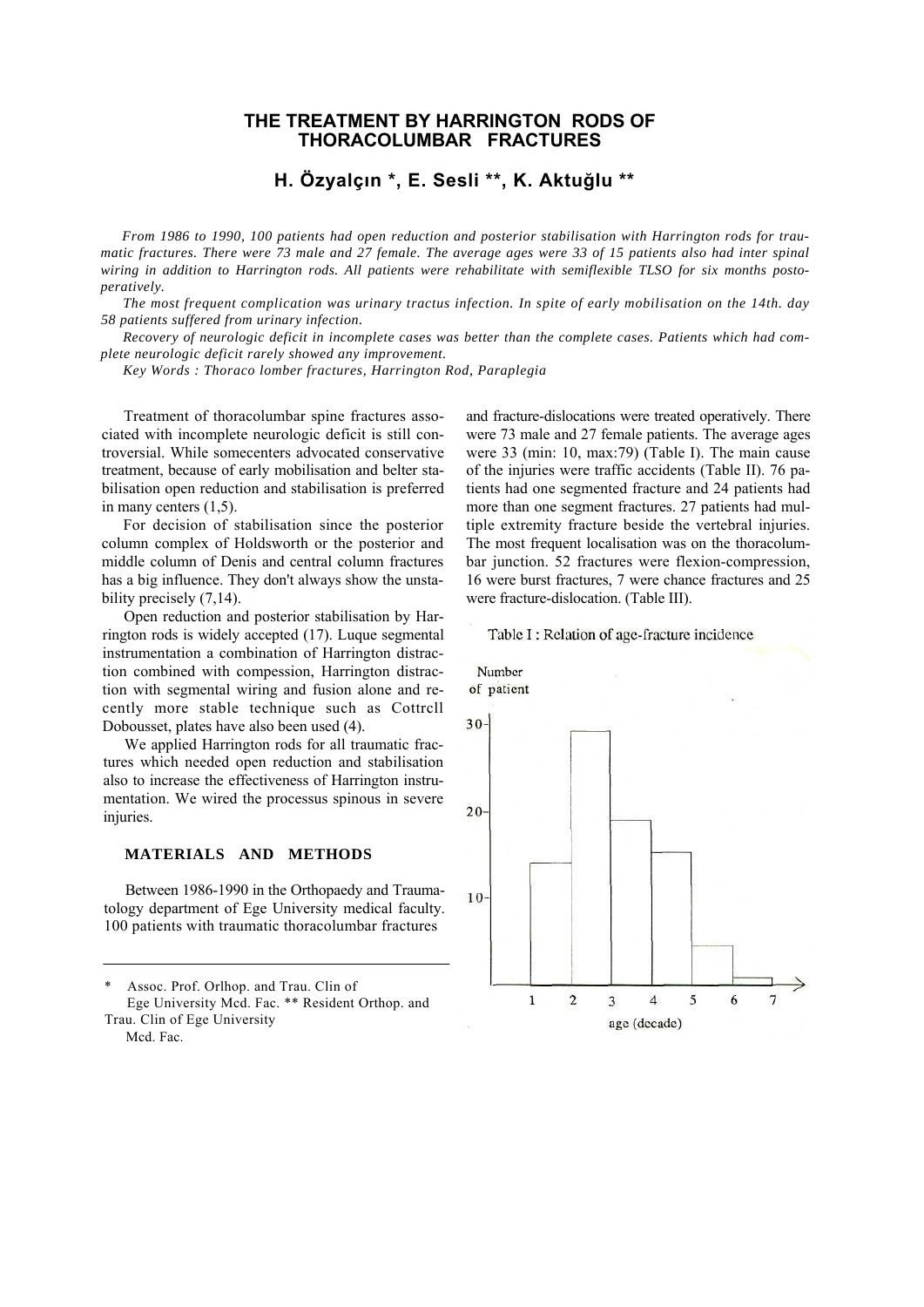

#### · Table III : Distribution of fracture levels

Number

of patient



In 15 cases segmcntal wiring was performed in addition to Harrington distraction rods. 26 patients were operated on within 12 hours of the accident. The rest of the patients were operated were operated on between the first and seventeenth day of their admittance.

The patients were discharced or average 36 days after postopcratively (Min:l, Max: 154 days). After the second week all patients were mobilised with fleksibl thoracolumbosacral orthosis and they were worn 6 months after the injury. The rods weren't removed as a routine in follow-up, if broken rods were detected, they were removed.

## **RESULTS**

The kyphosis, scoliosis and vertebral wedge index determined by Denis and Lauridsen criteria on preoperative, postoperative and follow-up PA and lateral X-Rays (7,16,18). The results are shown on Table IV.

Table IV : Results (Radiologic measurement)

|              | $Pre - op$     | $Post - op$    | Follow - op    |
|--------------|----------------|----------------|----------------|
| Kyphosis     | $17.5^{\circ}$ | $7,12^{\circ}$ | $9.9^\circ$    |
| Scoliosis    | $4.8^\circ$    | $2,14^{\circ}$ |                |
| Vert.W.index | 1,87°          | 1.29°          | $1,45^{\circ}$ |

66 cases had neurologic deficits preoperatively and postoperativcly 3 patients had healed completely. In 16 cases neurological symptoms decreased.

In the follow-up X-Rays of 32 patients the kyphosis angle decreased 7.6°, scoliosis decreased 2.8° and the vertebral wedge index from 1.87 to 1.45.

> Three patients died postoperatively because of one cerebral haemorrage and two haemopneumothorax. As a complication, 58 cases had haemothorax and 6 cases had thrombaphlebhitis postopcratively.

# **DISCUSSION**

There is still controversy as to the appropriate treatment of thoracolum- $L_4$  $L_5$ bar fractures (2,6,8,11,15, 17,20). Stabilisation by the Harrington rods is

advocated by many aulhours.

We believed that the patients without neurologic deficits had stabil fractures. Because in CT and conventional X-Rays examinations since shows unstability critcrias such as 50 pcrccnts collaps of corpus vertebrae, narrowing of the spinal canal by more than 50 percent, fractures of all three columns of Denis; in the prcopcrativc period the fracture segment couldn't be determined clearly with inspection whereas, in all cases with neurologic deficits soft tissue and bone lesions in fractured segments were found. For decision we accepted neurologic deficit as a fundamental criteria for instability.